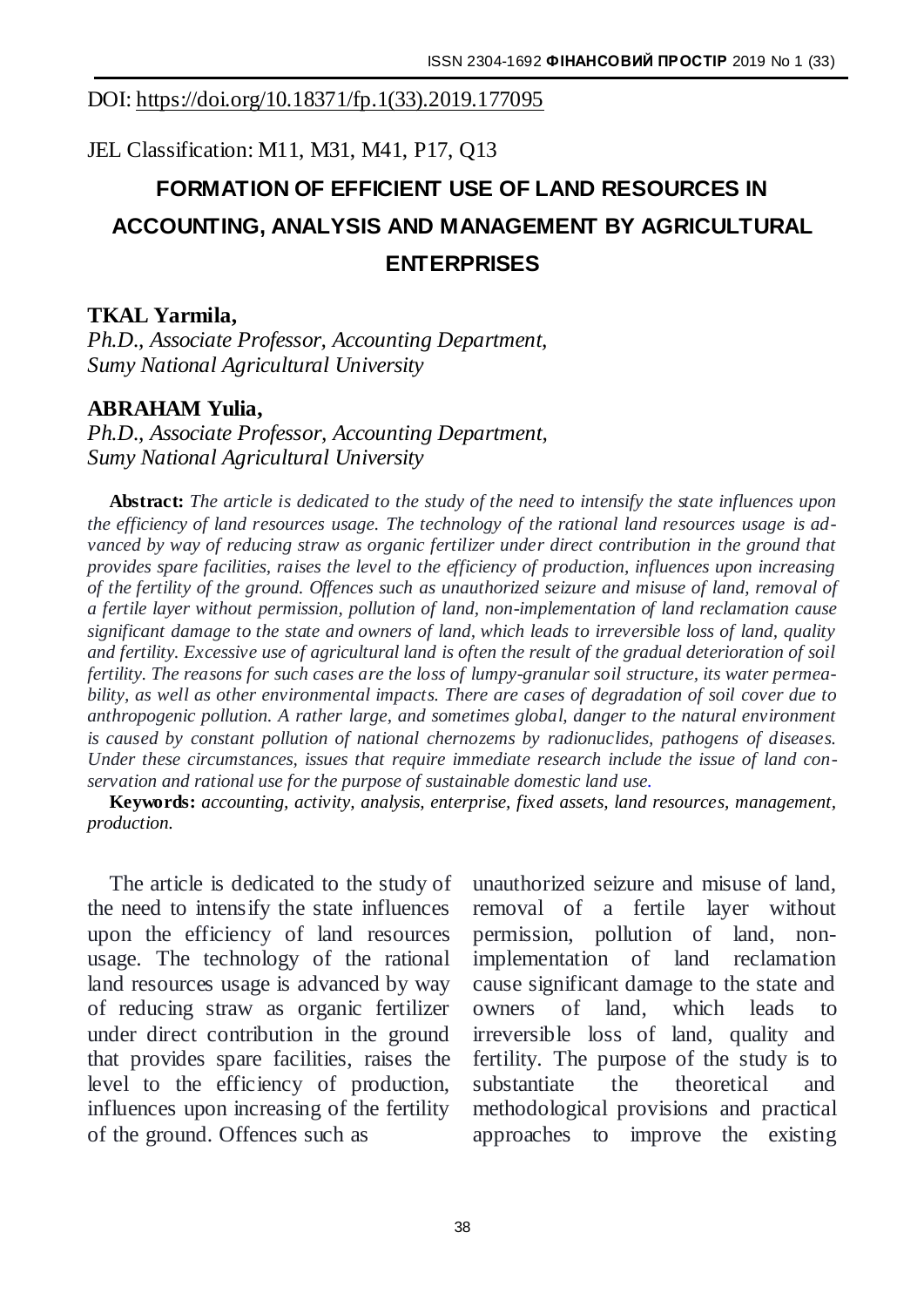technologies of rational and efficient use of land resources by agricultural enterprises. The issue of rational and efficient use of land resources by agricultural enterprises is constantly relevant. Features of agricultural land require their classification as a separate group of fixed assets and the development of specific methods of accounting and valuation of assets and rights to use them. In order to meet this requirement, it is advisable to carry out their effective quantitative and qualitative assessment by regulating the accounting of agricultural lands and the introduction of a separate national sectoral accounting standard.

Improvement of information and analytical support of agricultural development will allow to create an effective system of formation, processing and transfer (receipt) of accounting and analytical accounting data for timely decision making at all levels of development of the agricultural sector. In order to increase the investment attractiveness of land resources, it is necessary, firstly, to formulate basic prospective investment goals that would determine the strategic and tactical actions of owners and land users in attracting investments, and secondly, to build an effective system of management of agricultural enterprises

## *References:*

1. Bogira, M. S. (Ed.) (2008). Zemlekorystuvannya v rynkovykh umovakh: ekolohoekonomichnyy aspekt [Land use in market conditions: ecological and economic aspect]. Monograph: Lviv National Agrarian University. [in Ukrainian].

2. Boklag, V. (2016). Derzhavnyy zakhid shchodo udoskonalennya vykorystannya ta okhorony zemel $\Box$ , yaki posadzheni zakhysnym lisom [The state measure how to improve the use and protection of land planted by protective forest belt.] *Baltic Journal of Economic Studies*: 2–14. [in Ukrainian].

3. Bordyuzha, A.  $(2014)$ . Udoskonalennya zemel $\Box$ noyi informatsiynoyi systemy sil $\square$ s $\square$ kohospodars $\square$ kykh zemel $\square$  v Ukrayini [Improvement of land information system of agricultural lands in Ukraine]. *Balanced natural resources Journal, 1,* 151– 161. [in Ukrainian].

4. Bryk, G., Cic'ka, N., Poverlyak, T. (2017). Theoretical and practical aspects of accounting agricultural land. *Economic Processes Management: International Scientific E-Journal*, 1. Retrieved fro[m](http://epm.fem.sumdu.edu.ua/download/2017_1/epm2017_1_4.pdf) [http://epm.fem.sumdu.edu.ua/download/2017\\_1/epm2017\\_1\\_4.pdf. \[](http://epm.fem.sumdu.edu.ua/download/2017_1/epm2017_1_4.pdf)in English].

5. Voronovskaya, O. (2009). Ekoloho-ekonomichnyy analiz vykorystannya zemel□  $sil\square s\square kohospodars\square koho$  pryznachennya [Ecological-economic analysis of the agricultural land use]. *Land management and cadastre, 17 (2),* 421–426. [in